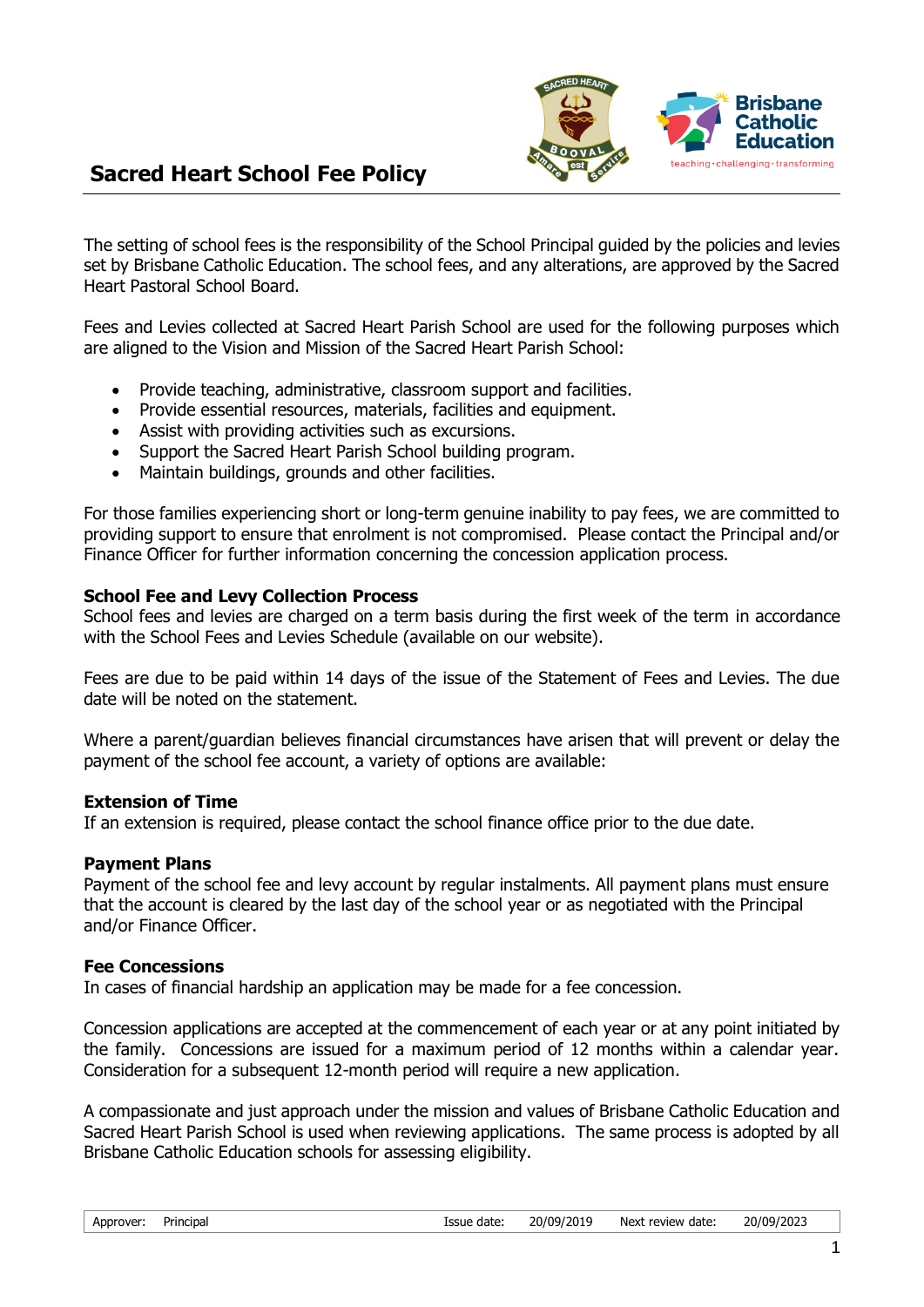

# **Sacred Heart School Fee Policy**

Concession application forms are available at the school finance office.

All matters are dealt with on a confidential basis.

#### **Recovery of unpaid fees**

In fairness to families who pay their school fees regularly and on time, our school will follow up all overdue school fee accounts.

A reminder statement/notice/letter will be issued within 7 days to any family who has not settled their school fee account by the due date where a payment plan or other arrangements are not in place.

If payment or a suitable response is not received within 7 days of the reminder statement, contact with the parent will be made via telephone, mail or email.

If after two weeks from this second reminder satisfactory arrangements have not been reached, the account may be sent to the school's Debt Collection agency. In serious cases, where there is clear capacity to pay outstanding fees, legal options may be pursued by the school.

Legal costs, direct debit rejection fees and any debt collection costs or other costs incurred will be at the family's expense.

### **Agreed Payment Plans**

As mentioned in point 3b above, our school offers families the opportunity of paying the school fee account by regular instalments over the course of the year. All Agreed Payment Plans must be organised to include a regular schedule that will clear the school fees account by the last day of the school year. Any extensions to an Agreed Payment Plan must be negotiated with the Principal and/or Finance Officer. To establish an Agreed Payment Plan, forms are available on the school website, Parent Portal or from the school finance office.

#### **Late Start Enrolment**

New students entering Sacred Heart Parish School after the commencement of the term may be charged on a pro-rata basis for the remaining weeks of the term where appropriate at the Principal's discretion.

#### **Withdrawal of Enrolment**

Fees will be payable for the whole term in which the enrolment is terminated. For a reduction in fees a written request must be made to the Principal at the time of notification and may be granted at the Principal's discretion.

Student text books, library books and laptops and all accessories are to be returned to the School. If any fees remain outstanding, they will be payable as per the normal payment terms and where appropriate, any fees in credit will be refunded.